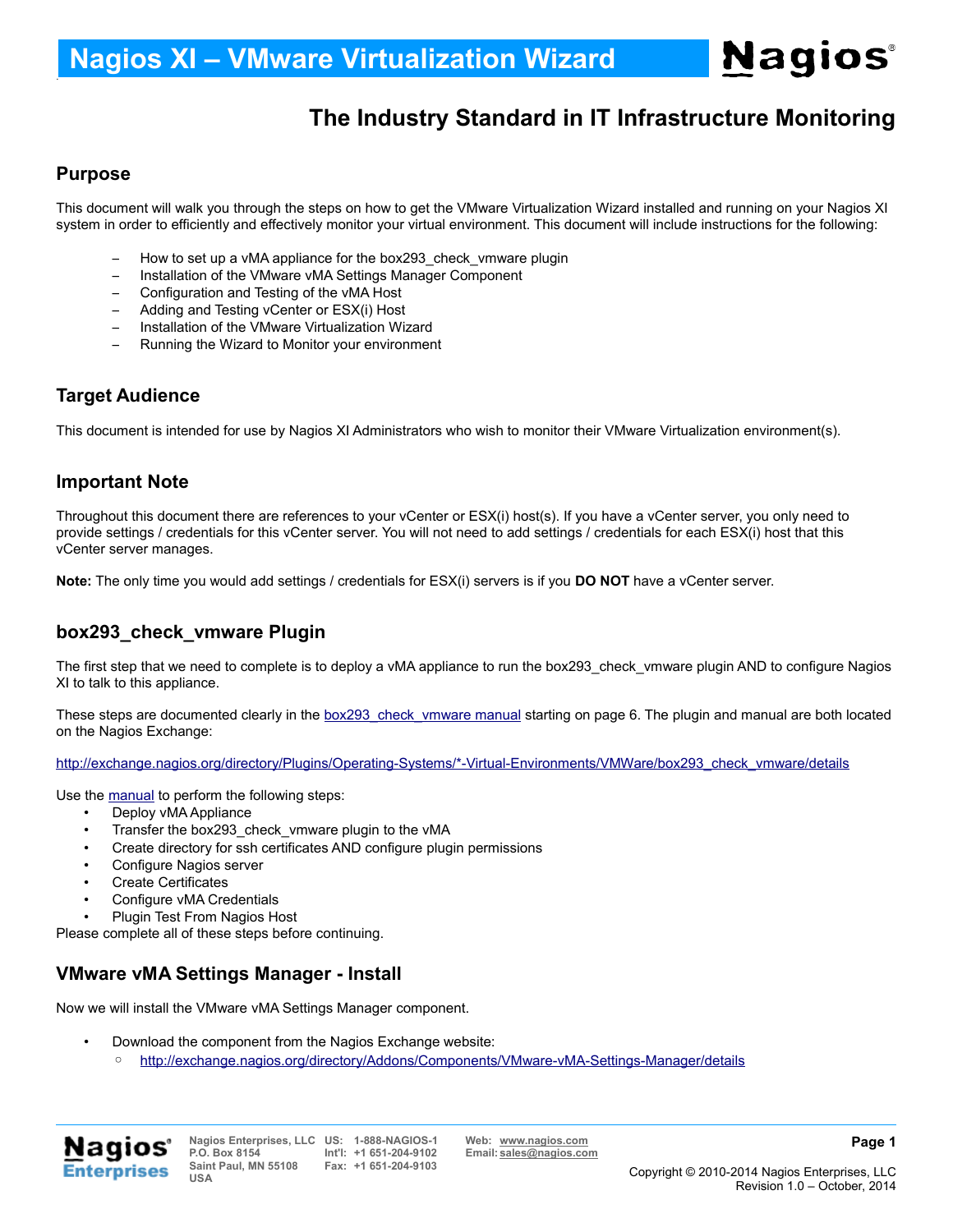

- In your Nagios XI interface, login as an Administrator
- Click the **Admin** menu

.

- On the left pane under System Extensions click **Manage Components**
- Click the **Browse** button
	- Navigate to the VMware vMA Settings Manager component you downloaded and open it
- Click the **Upload Component** button
- The screen will refresh and say **Component installed**
- Scroll down the page and you will see the component listed like so:

| <b>VMware vMA Settings Manager</b><br>This component is used for defining how this Nagios XI host is configured to use<br>the plugin box293 check vmware (via a vMA host). It is required for the VMware<br>Virtualization Wizard. |      |   |    |            |  |
|------------------------------------------------------------------------------------------------------------------------------------------------------------------------------------------------------------------------------------|------|---|----|------------|--|
| <b>Configuration Steps REQUIRED:</b>                                                                                                                                                                                               |      |   |    |            |  |
| Establish an SSH session to this Nagios XI host as user root                                                                                                                                                                       |      |   |    |            |  |
| Type mkdir /var/www/.ssh and press Enter                                                                                                                                                                                           |      |   |    |            |  |
| Type cp /home/nagios/.ssh/known hosts /var/www/.ssh/ and press Enter                                                                                                                                                               | User | ⋇ | Ħ. | 2014-08-08 |  |
| Type cp /home/nagios/.ssh/id dsa /var/www/.ssh/ and press Enter<br>Type setfact -R -m u:apache:r-x /var/www/.ssh/ and press Enter                                                                                                  |      |   |    |            |  |
| Type exit and press Enter                                                                                                                                                                                                          |      |   |    |            |  |
|                                                                                                                                                                                                                                    |      |   |    |            |  |
| After performing those steps refresh the Manage Components page and this<br>message will dissapear.                                                                                                                                |      |   |    |            |  |
| Version: 2014-08-08 Date: 2014-08-08 Author: Troy Lea, Nagios Enterprises, LLC                                                                                                                                                     |      |   |    |            |  |
|                                                                                                                                                                                                                                    |      |   |    |            |  |

#### You can see here that there are some configuration steps required:

- Establish an SSH session to your Nagios XI host as **root**
	- Type mkdir /var/www/.ssh and press **Enter**
	- Type cp /home/nagios/.ssh/known\_hosts /var/www/.ssh/ and press **Enter**
	- Type cp /home/nagios/.ssh/id\_dsa /var/www/.ssh/ and press **Enter**
	- Type setfacl -R -m u:apache:r-x /var/www/.ssh/ and press **Enter**
	- Type exit and press **Enter**

#### **VMware vMA Settings Manager - Configure vMA Host**

Now we will configure the VMware vMA Settings Manager component.

This records the required address of the vMA appliance along with the vCenter or ESXi host(s) which the wizard requires when it runs.

- Return to the Nagios XI web interface.
- Click the **Admin** menu.
- On the left pane under System Extensions click **Manage Components.**
- Scroll down the page and you will see the component listed like so:

|  | <b>VMware vMA Settings Manager</b><br>This component is used for defining how this Nagios XI host is configured to use<br>the plugin box293 check vmware (via a vMA host). It is required for the VMware<br>Virtualization Wizard.<br>Version: 2014-08-08 Date: 2014-08-08 Author: Troy Lea, Nagios Enterprises, LLC | User $\mathscr{K}$ |  | 旨 | 2014-08-08 |  |
|--|----------------------------------------------------------------------------------------------------------------------------------------------------------------------------------------------------------------------------------------------------------------------------------------------------------------------|--------------------|--|---|------------|--|
|--|----------------------------------------------------------------------------------------------------------------------------------------------------------------------------------------------------------------------------------------------------------------------------------------------------------------------|--------------------|--|---|------------|--|

- Click the **Configure** icon (spanner / screwdriver)
	- **NOTE:** When you followed the box293\_check\_vmware manual to **Transfer certificates to the vMA** you had to provide



**Nagios Enterprises, LLC US: 1-888-NAGIOS-1 Web: [www.nagios.com](http://www.nagios.com/) P.O. Box 8154 Saint Paul, MN 55108 USA**

**Fax: +1 651-204-9103**

**Int'l: +1 651-204-9102 Email: [sales@nagios.com](mailto:sales@nagios.com)**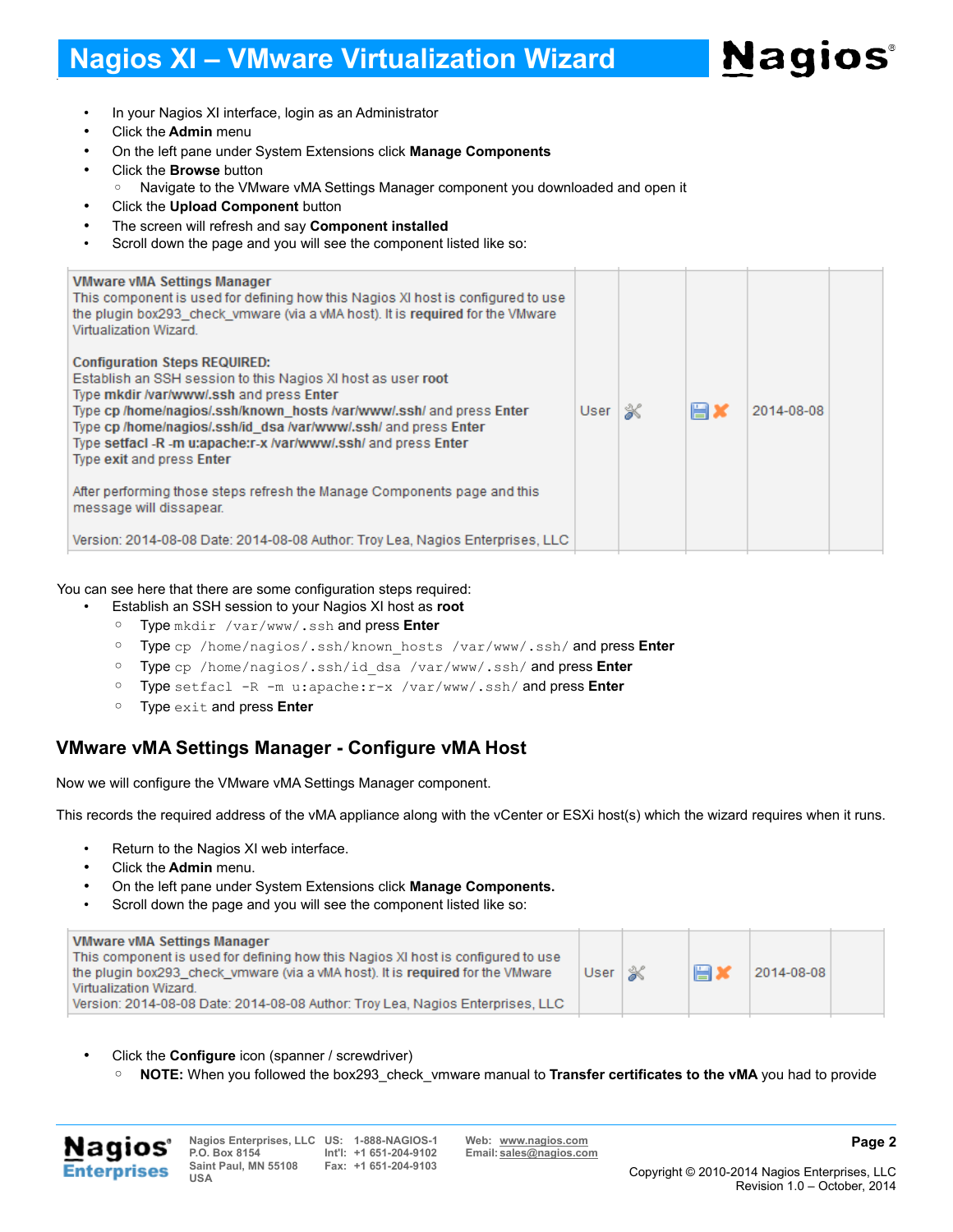# **Nagios**®

either the *IP Address* or *DNS name* of the vMA appliance. You must use the **same** IP Address or DNS name of the vMA appliance here

- The first step is to define a **vMA host.**
- At the bottom of the screen, **tick** the **checkbox.**
- Type the **IP Address** *or* **DNS name** of the vMA appliance in the vMA Host Address field.
- Type a **Name** in the Name field.

.

• Click the **Apply Settings** button.

#### Add a vMA Host

- To add a vMA Host:
	- . Tick the checkbox
	- . Type the IP Address or DNS Name of the vMA Host o Note: DNS names are CaSe SeNsAtIvE
	- . Type the Name it will be known as
	- . Click the Apply Settings button

Address Example: 192.168.1.233 or vMA.domain.Local Name Example: 192.168.1.233 or vMA Production

|                          | <b>VMA Host Address</b> |                        | <b>Name</b> |
|--------------------------|-------------------------|------------------------|-------------|
| $\overline{\mathcal{A}}$ | 192.168.207.120         | <b>IVMA</b> Production |             |
|                          |                         |                        |             |



### **VMware vMA Settings Manager - Test vMA Host**

Now that we have added the vMA host we can perform a test to ensure SSH is correctly configured.

You will see the vMA host you just added:

- **Select** the **Test** radio button.
- In the *Select a vMA Host Test* list select **SSH Configuration.**
- Click the **Perform vMA Host Test** button.
- If everything is correctly configured then the result should return SSH Configuration is correct!

**Defined vMA Hosts** 

The following is a list of vMA Hosts you have previously defined

To remove vMA Host(s) from the list, un-tick the checkbox for that vMA Host and then click the Apply Settings button.

The Default radio button is the vMA Host that will automatically be selected when using the VMware Virtualization wizard.

#### **vMA Host Address Default Test Name** 7 192.168.207.120 **VMA Production**  $\circledcirc$  $\odot$ To test a vMA Host: . Select the host using the Test radio button to the right of the host . Select the test Type from the drop down list below . Click the Perform vMA Host Test button . The results will be displayed below Select a vMA Host Test SSH Configuration Click the button to execute the Perform vMA Host Test test **Test Results** SSH Configuration is correct!

### **VMware vMA Settings Manager - Add vCenter or ESX(i) Host**

Now we need to add the vCenter or ESX(i) host to the VMware vMA Settings Manager component.

**NOTE:** When you followed the box293\_check\_vmware manual to **Configure vMA Credentials** you had to provide either the *IP Address* or *DNS name* of the vCenter or ESX(i) host

• You must you the **same** IP Address or DNS name of the vMA appliance here.



**Nagios Enterprises, LLC US: 1-888-NAGIOS-1 Web: [www.nagios.com](http://www.nagios.com/) P.O. Box 8154 Saint Paul, MN 55108 USA**

**Fax: +1 651-204-9103**

**Int'l: +1 651-204-9102 Email: [sales@nagios.com](mailto:sales@nagios.com)**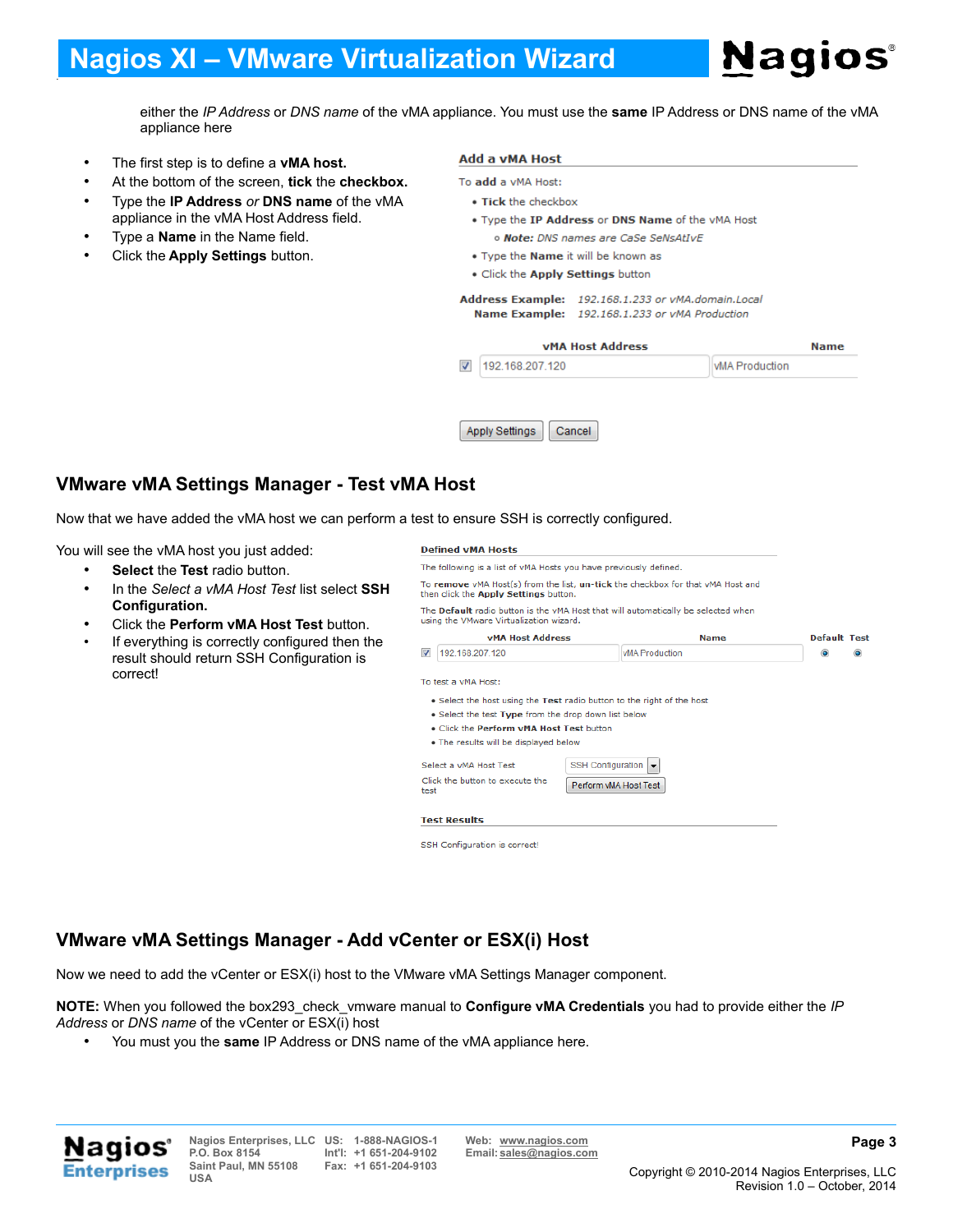• Click the **VMware Settings** tab.

.

- At the bottom of the screen, **Tick** the **checkbox.**
- Type the **IP Address** *or* **DNS name** of the vCenter server or ESX(i) Host.
- Select the **Type** of host from the drop-down menu.
- Click the **Apply Settings** button.

#### **VMware Settings - Add**

To add a VMware Server:

- Tick the checkbox
- . Type the IP Address or DNS Name of the VMware Server o Note: DNS names are CaSe SeNsAtIvE
- . Select the Type from the drop down list
- . Click the Apply Settings button

Address Example: 192.168.1.211 or vCenter.domain.Local

#### Address of vCenter Server OR ESX(i) Host **Type**  $\overline{\mathcal{A}}$ 192.168.5.132 vCenter Server ÷ Apply Settings Cancel

### **VMware vMA Settings Manager - Test vCenter or ESX(i) Host**

Now that we have added the vCenter or ESX(i) host host we can perform a test to ensure the credentials are correctly configured.

Under *VMware Settings* you will see the vCenter or ESX(i) host you just added:

- **Select** the **Test** radio button.
- In the *Select a VMware Test* list select **Credentials**
- Click the **Perform VMware Test** button.
- If everything is correctly configured then the result should return Credentials tested OK!

#### **VMware Settings**

|                | The Default radio button is the VMware Server that will automatically be selected |                                        |                           |                        |
|----------------|-----------------------------------------------------------------------------------|----------------------------------------|---------------------------|------------------------|
|                | when using the VMware Virtualization wizard.                                      |                                        |                           |                        |
|                | <b>Address of vCenter Server OR ESX(i) Host</b>                                   |                                        | <b>Type</b>               | Default Test           |
| $\overline{J}$ | 192.168.5.132                                                                     |                                        | vCenter Server<br>$\cdot$ | $\bullet$<br>$\bullet$ |
|                |                                                                                   | . Click the Perform VMware Test button |                           |                        |
|                | • The results will be displayed below                                             |                                        |                           |                        |
|                | Select a VMware Test                                                              | Credentials                            |                           |                        |

This completes all the steps required for the VMware vMA Settings manager.

#### **VMware Virtualization Wizard - Install**

Now we will install the VMware Virtualization Wizard.

• Download the wizard from the Nagios Exchange:

<http://exchange.nagios.org/directory/Addons/Configuration/Configuration-Wizards/VMware-Virtualization-Wizard/details>

- Login to the Nagios XI web interface as an Administrator.
- Click the **Admin** menu.
- On the left pane under System Extensions click **Manage Config Wizards**



**Nagios Enterprises, LLC US: 1-888-NAGIOS-1 Web: [www.nagios.com](http://www.nagios.com/) P.O. Box 8154 Saint Paul, MN 55108 USA**

**Fax: +1 651-204-9103**

**Int'l: +1 651-204-9102 Email: [sales@nagios.com](mailto:sales@nagios.com)**

**Page 4**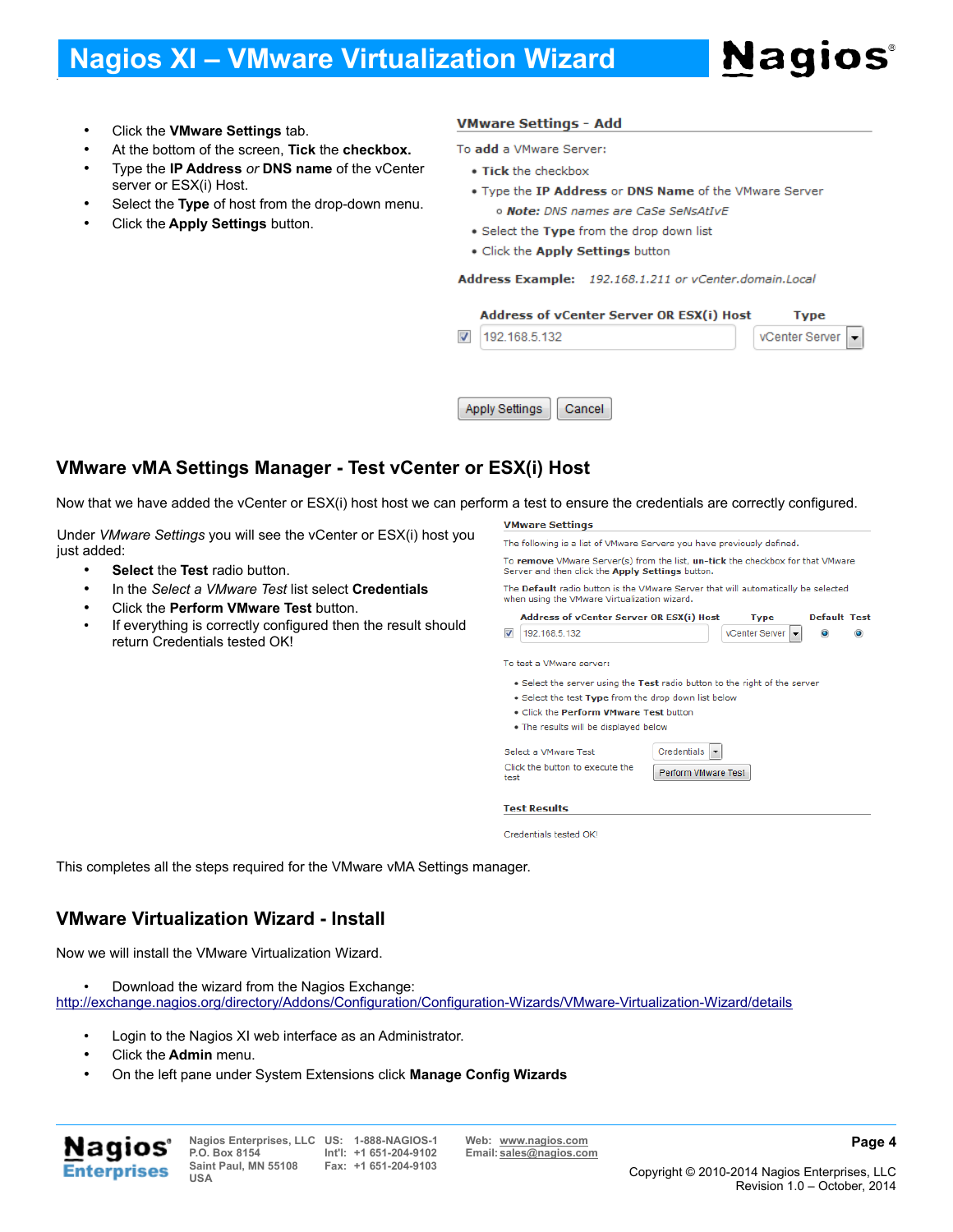# **Nagios**

ے۔<br>Iddress

Address: 192.168.5.34

• Click the **Browse** button.

.

- Navigate to the VMware Virtualization Wizard you downloaded and open it
- Click the **Upload Wizard** button.
- The screen will refresh and say **Wizard installed .**

### **VMware Virtualization Wizard - Run**

Now you can run the VMware Virtualization Wizard to add objects to monitor.

- Click the **Configure** menu.
- Click **Run the Monitoring Wizard.**
- Find **VMware Virtualization Wizard** in the list.
- Click it *(or you can select the radio button and click Next at the bottom of the page).*
- You can see the vMA and VMware settings we populated previously.

|                                                                                                               |                       |                       |                            | <u>cocn</u><br>$\cdots$ |                                     |                                                                |
|---------------------------------------------------------------------------------------------------------------|-----------------------|-----------------------|----------------------------|-------------------------|-------------------------------------|----------------------------------------------------------------|
|                                                                                                               | <b>Hosts</b>          |                       |                            |                         |                                     |                                                                |
|                                                                                                               |                       | <b>Retrieve Hosts</b> |                            |                         |                                     |                                                                |
| For this example, we will select the Check Type Hosts.<br>Click the Retrieve Hosts button.                    | Select<br><b>Host</b> | Power<br><b>State</b> | <b>Maintenance</b><br>Mode | <b>Host Name</b>        | <b>Nagios Host</b><br><b>Obiect</b> | <b>Nagios Host Object</b><br><b>Existing or Name &amp; Add</b> |
|                                                                                                               | V                     | On                    | No                         | 192.168.5.32            | New<br>$\overline{\phantom{0}}$     | <b>OLD Host</b><br>Name:                                       |
| le the hosts are retrieved from the vCenter server.<br>en is updated with a list of hosts. You can see in the |                       |                       |                            |                         |                                     | Address: 192.168.5.32                                          |
| hot that we have selected both hosts (Select Host)                                                            |                       |                       |                            |                         |                                     | <b>NEW Host</b><br>Name:                                       |

192.168.5.34

**DANIEL MANA** 

vMA and VMware Detected Settings vMA Host:

Check Type:

Host:

vCenter Server OR ESX(i)

**Hosts** 

**Retrieve Hosts** 

Click Next to continue.

vMA Production

Hosts

192.168.5.132 = vCenter Server  $\vert \bullet \vert$ 

 $\vert \cdot \vert$ 

• Click the **Retrieve Hosts** button.

*Wait while the hosts are retrieved from the vCenter server.* The screen is updated with a list of hosts. You can see in the screen shot that we have selected both hosts (Select Host) check boxes. These hosts have not been monitored by Nagios XI before so new Nagios host objects need to be created, which you need to provide a name and address for.

• Click **Next.**

On the next screen you are presented with blue tabs that allow you to select different monitoring checks. For example the screen shot here shows the CPU tab selected. Each check type (for example CPU Info) can be selected for each different host. This allows you to define individual monitoring for different hosts. If you define specific check options for one host, you can propagate these options to all the other hosts for this check type.

- Navigate through all the different tabs until you have selected all of the checks you want to monitor.
- Click **Next** when you are finished.
- Continue through the wizard steps to select the remaining wizard options to determine your Check Interval, Notification Settings, etc.

Once you have finished and Nagios XI has begun checking your system, you should see the check results on the Service Detail page in the Nagios XI interface. On the next page is a sample screenshot of what your dashboard will look like after running the VMware Virtualization Wizard.



No

 $\overline{\mathsf{v}}$ 

On

Click Next to continue.

|                 |  |                                                       | Hosts CPU Datastore Guest Snapshots License Me |  |  |
|-----------------|--|-------------------------------------------------------|------------------------------------------------|--|--|
|                 |  | Physical NIC Status Storage Adapter Switch Virtual NI |                                                |  |  |
| <b>CPU Info</b> |  |                                                       |                                                |  |  |

New  $\vert \cdot$ 

| $\boxed{192.168.5.32}$ Select the Host whose options you want to propagate to all other |
|-----------------------------------------------------------------------------------------|
| Propagate Common Options   Click the button to Propagate                                |

Min 1380 1500 Max Select All Hosts Randomize Check Interval Select<br>Host Host Name Check Retry **Number Interval Interval** Retries 192.168.5.32 1380  $20$ 3 **Return As**  $CPU$  GHz 192.168.5.34 1479  $\overline{20}$  $\overline{3}$ **Return As**  $CPU$  GHz  $\sim$ 



**Nagios Enterprises, LLC US: 1-888-NAGIOS-1 Web: [www.nagios.com](http://www.nagios.com/) P.O. Box 8154 Saint Paul, MN 55108 USA**

**Fax: +1 651-204-9103**

**Int'l: +1 651-204-9102 Email: [sales@nagios.com](mailto:sales@nagios.com)**

**Page 5**